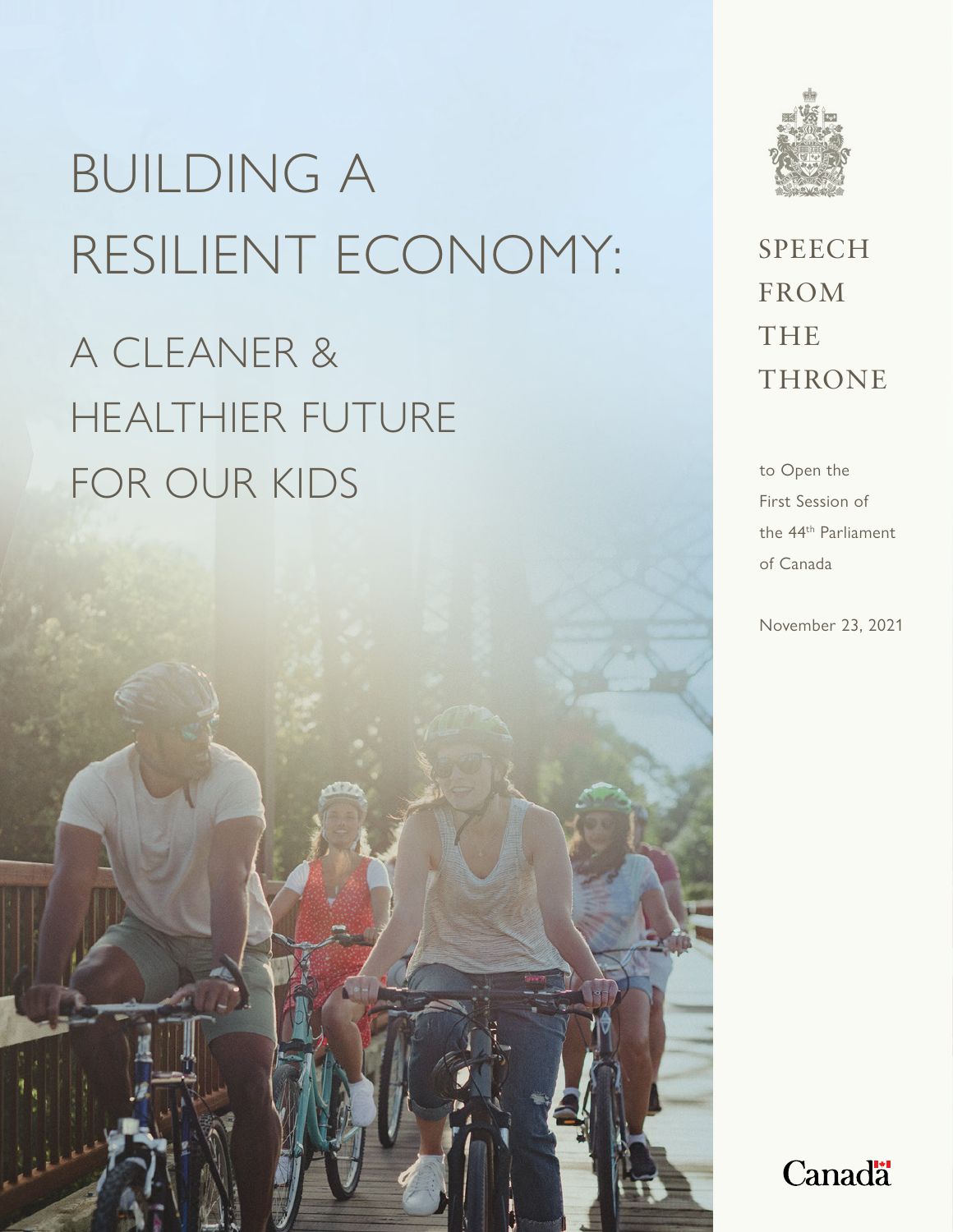#### **Library and Archives Canada Cataloguing in Publication**

Canada. Governor General. Building a Resilient Economy: A Cleaner & Healthier Future for Our Kids Speech from the Throne to Open the First Session of the Forty-fourth Parliament of Canada, November 23, 2021.

Irregular. 44<sup>th</sup> Parliament, 1<sup>st</sup> session (2021) English and French on inverted pages.

Title on added t.p.: Bâtir une économie résiliente : un avenir plus propre et plus sain pour nos enfants Discours du Trône ouvrant la première session de la quarante-quatrième législature du Canada, le 23 novembre 2021.

Cat. no. SO1-1 ISSN 1203-9268

1. Speech from the Throne – Canada – Periodicals. 2. Canada – Politics and government – Periodicals. I. Title. II. Title: Bâtir une économie résiliente : un avenir plus propre et plus sain pour nos enfants Discours du Trône ouvrant la première session de la quarante-quatrième législature du Canada, le 23 novembre 2021.

Alternate formats request or other information: 1-800-622-6232

TDD toll-free number for the hearing impaired: 1-800-926-9105

Website: www.canada.ca/throne-speech

© Her Majesty the Queen in Right of Canada, 2021

Photo Credit: Hemmings House/Tourism New Brunswick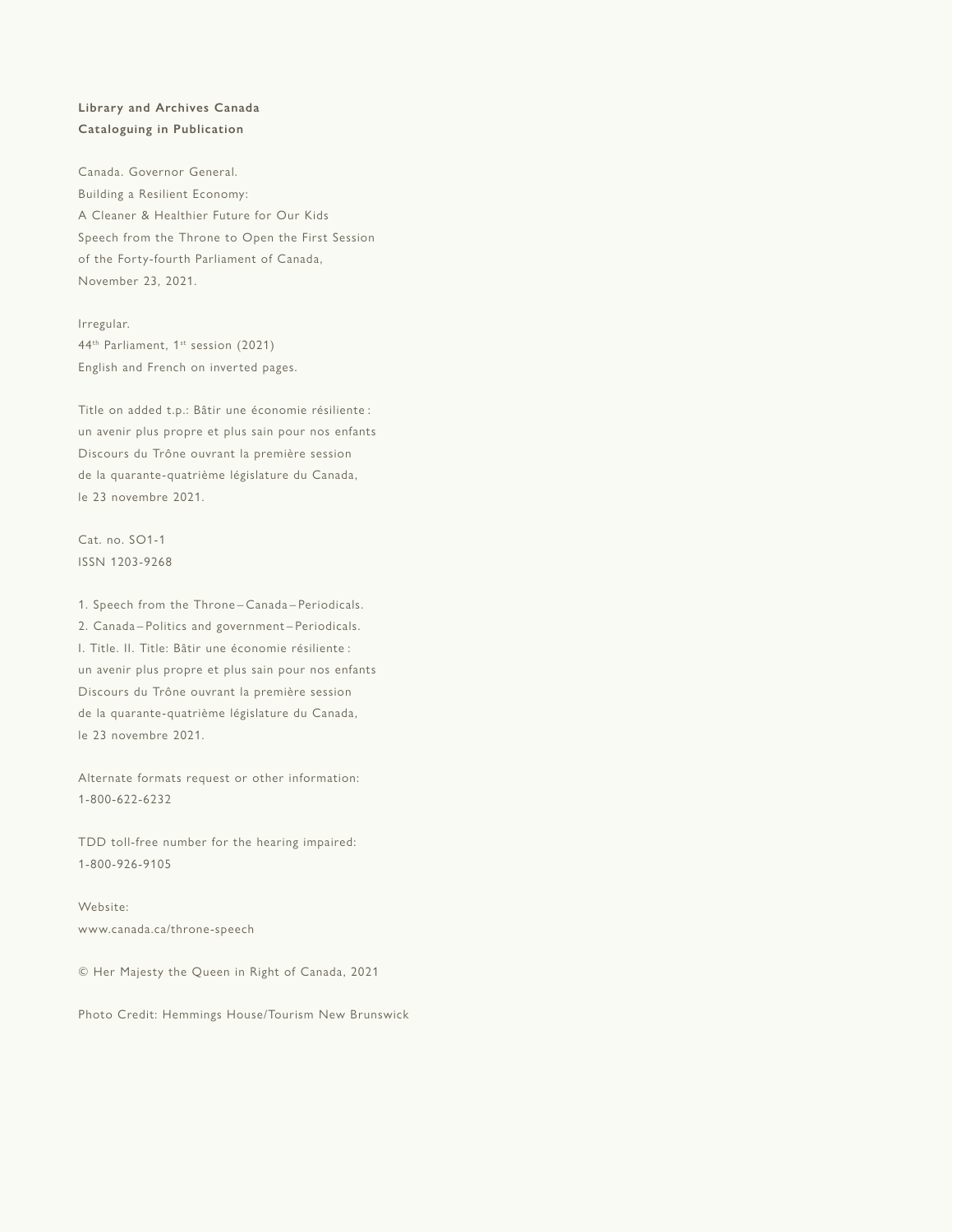

#### Honourable Senators,

#### Members of the House of Commons,

Congratulations to each of you and welcome to all the new Parliamentarians who will together with their colleagues make their mark on Canada.

I would like to acknowledge that we are gathered on the unceded territory of the Algonquin Anishinabe people.

This land acknowledgement is not a symbolic declaration. It is our true history. In each of your own ridings, I encourage you to seek out the truth, and to learn about the lived realities in First Nations, Inuit and Métis communities. Although each community is distinct, we all share a desire to chart a way forward together towards reconciliation.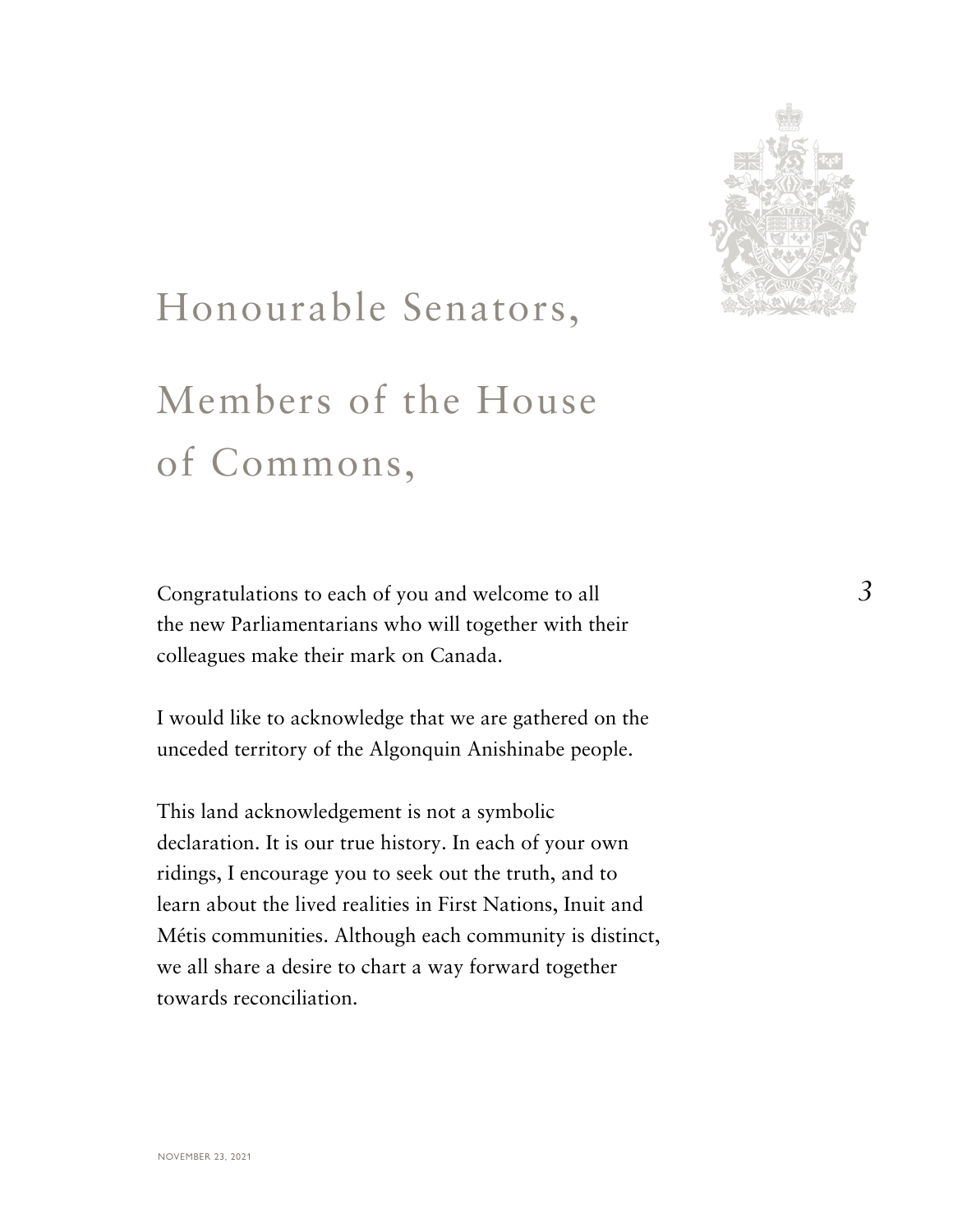A CLEANER & HEALTHIER FUTURE FOR OUR KIDS

*4*

The discovery of unmarked graves of children who died in the residential school system shows how the actions of governments and institutions of the past have devastated Indigenous Peoples and continue to impact them today. We cannot hide from these discoveries; they open deep wounds.

Despite the profound pain, there is hope.

There is hope in the every day. Reconciliation is not a single act, nor does it have an end date. It is a lifelong journey of healing, respect and understanding. We need to embrace the diversity of Canada and demonstrate respect and understanding for all peoples every day.

Already, I have seen how Canadians are committed to reconciliation. Indigenous Peoples are reclaiming our history, stories, culture and language through action. Non-Indigenous Peoples are coming to understand and accept the true impact of the past and the pain suffered by generations of Indigenous Peoples. Together they are walking the path towards reconciliation.

We must turn the guilt we carry into action.

Action on reconciliation.

Action on our collective health and well-being.

Action on climate change.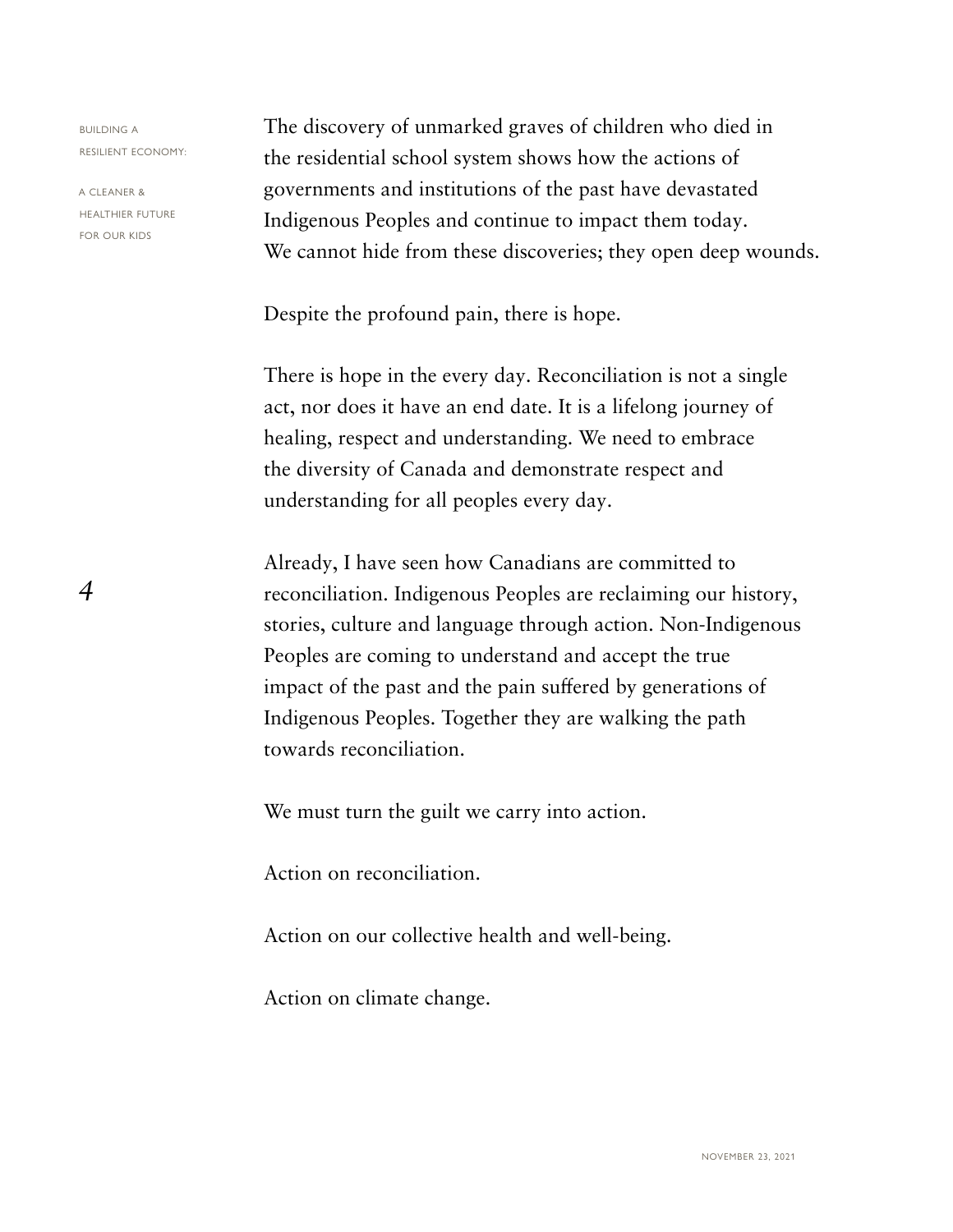Our Earth is in danger. From a warming Arctic to the increasing devastation of natural disasters, our land and our people need help. We must move talk into action and adapt where we must. We cannot afford to wait.

From the grief and pain of residential schools to the fear of threats to our natural environment to the profound impacts of the COVID-19 pandemic, this past year has been hard on all of us.

I want to thank all workers across Canada, especially those in health care, for their efforts to keep us safe and healthy, and offer my deepest condolences to those who have experienced loss of loved ones during the pandemic. It has touched us all, including those in this chamber who lost a cherished colleague just a few days ago, Senator Forest-Niesing. To her family and to all of you, my deepest sympathies.

The pandemic has shown us that we need to put a focus on mental health in the same way as physical well-being because they are inseparable.

As you begin this 44th Parliament of Canada, and as we recover from the effects of the pandemic and build a better relationship between Indigenous Peoples and non-Indigenous Peoples, I urge you to transform discussion into concrete results for us and for our country.

BUILDING A RESILIENT ECONOMY:

A CLEANER & HEALTHIER FUTURE FOR OUR KIDS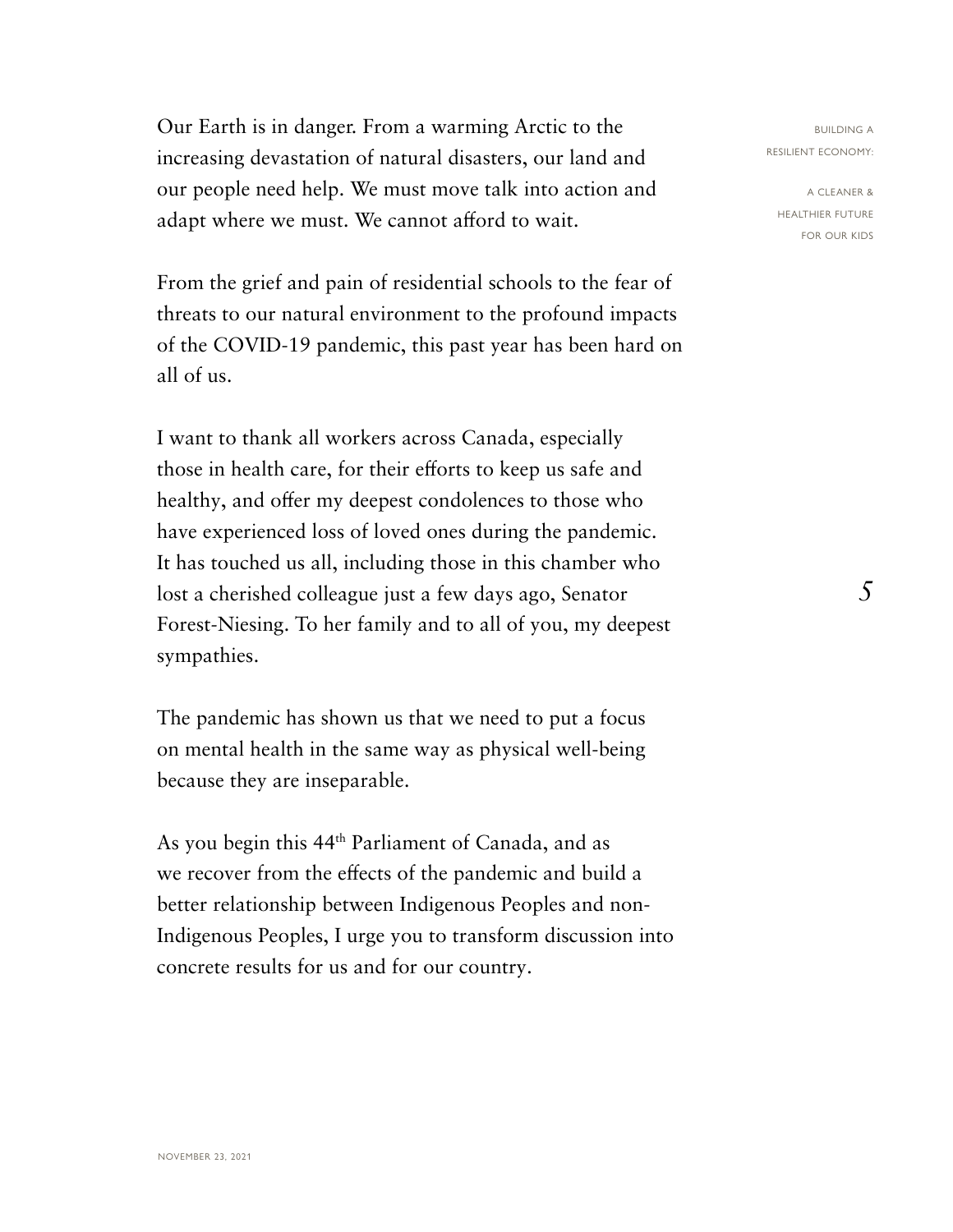A CLEANER & HEALTHIER FUTURE FOR OUR KIDS

Collaborate with and listen to each other.

Listen to the diverse voices who speak a multitude of languages and who shape this country.

Confronting the hard questions will not always be easy or comfortable — and it will require conviction — but it is necessary. The outcome will be a sustainable, united Canada, for you, for me, for our children, and for every generation to come.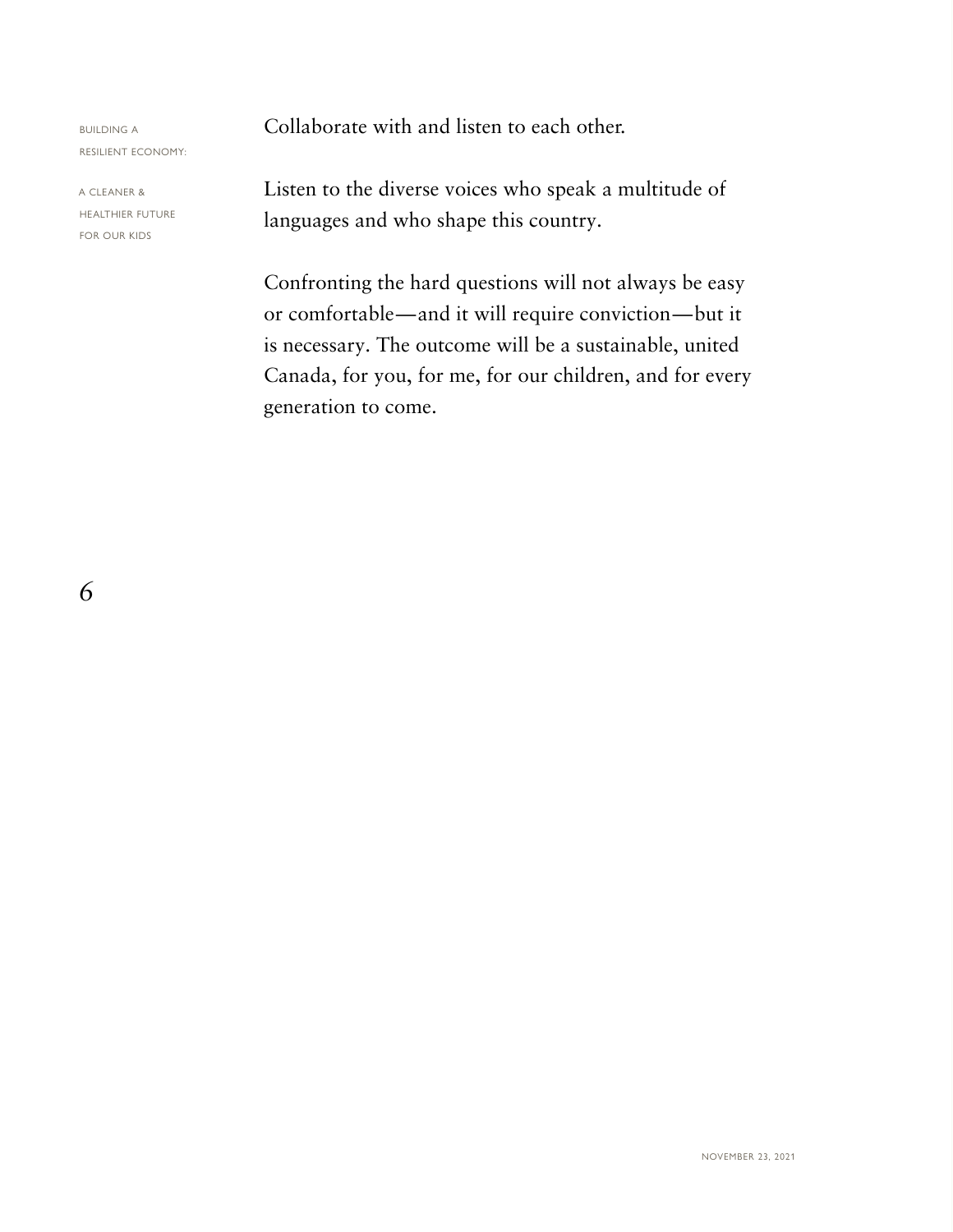

SPEECH FROM HE THRONE

#### OPENING

As we speak, British Columbians are facing immeasurable challenges as their homes, their communities, and their wellbeing are impacted by terrible flooding.

But in a time of crisis, we know how Canadians respond. We step up and we are there for each other.

And the Government will continue to be there for the people of British Columbia.

In 2020, Canadians did not know they would face the crisis of a once-in-a-century pandemic. But, as always, no one should be surprised by how Canadians responded.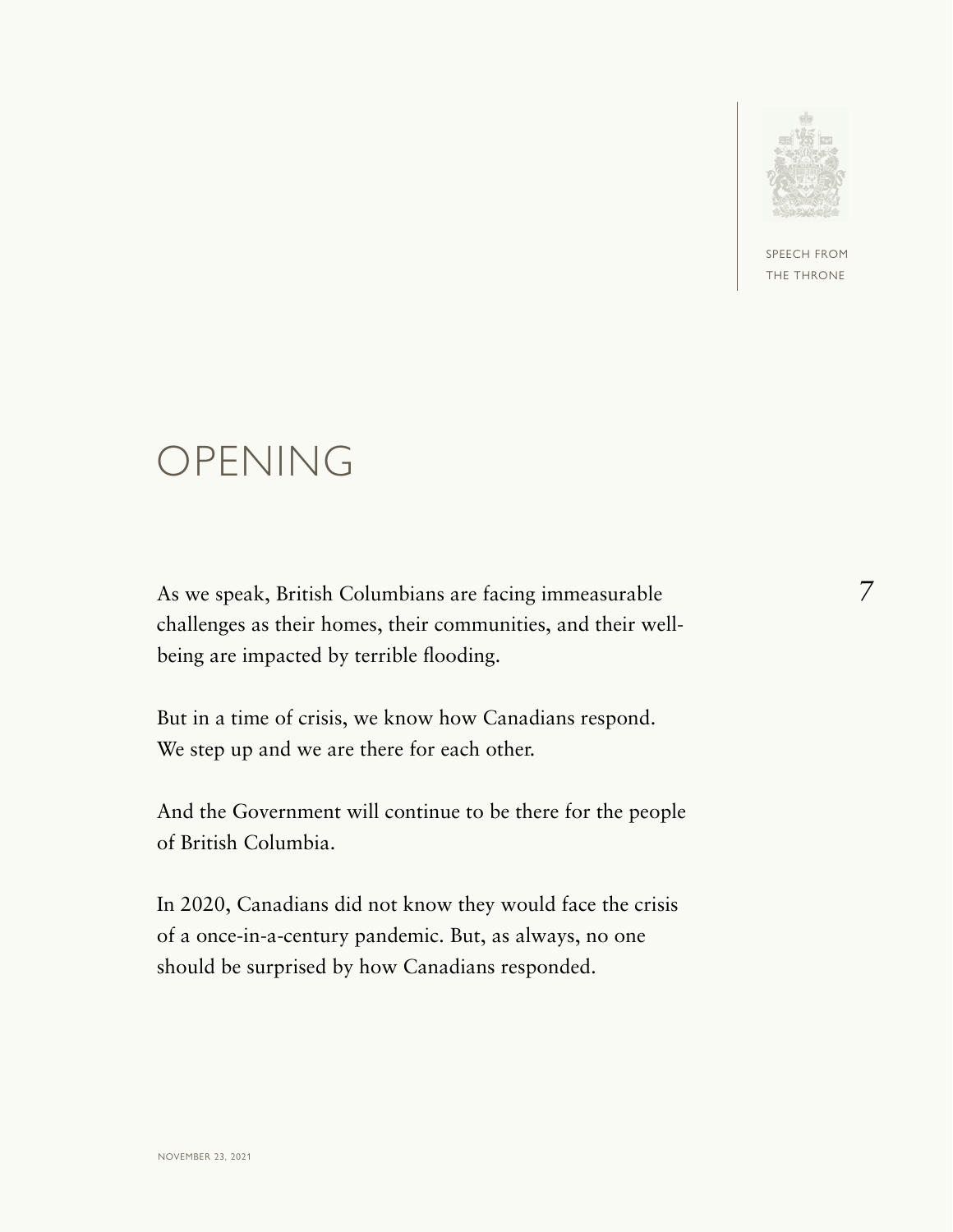| <b>BUILDING A</b><br>RESILIENT ECONOMY:                | We adapted. We helped one another. And we stayed true                                                                                                                                                    |
|--------------------------------------------------------|----------------------------------------------------------------------------------------------------------------------------------------------------------------------------------------------------------|
|                                                        | to our values.                                                                                                                                                                                           |
| a cleaner &<br><b>HEALTHIER FUTURE</b><br>FOR OUR KIDS | Values like compassion, courage, and determination.                                                                                                                                                      |
|                                                        | Values like democracy.                                                                                                                                                                                   |
|                                                        | And in this difficult time, Canadians made a democratic<br>choice.                                                                                                                                       |
|                                                        | Their direction is clear: not only do they want<br>Parliamentarians to work together to put this pandemic<br>behind us, they also want bold, concrete solutions to<br>meet the other challenges we face. |
| 8                                                      | Growing an economy that works for everyone.                                                                                                                                                              |
| Opening                                                | Fighting climate change.                                                                                                                                                                                 |
|                                                        | Moving forward on the path of reconciliation.                                                                                                                                                            |
|                                                        | Making sure our communities are safe, healthy,<br>and inclusive.                                                                                                                                         |
|                                                        | Yes, the decade got off to an incredibly difficult start,<br>but this is the time to rebuild.                                                                                                            |
|                                                        | This is the moment for Parliamentarians to work together to<br>get big things done, and shape a better future for our kids.                                                                              |
|                                                        |                                                                                                                                                                                                          |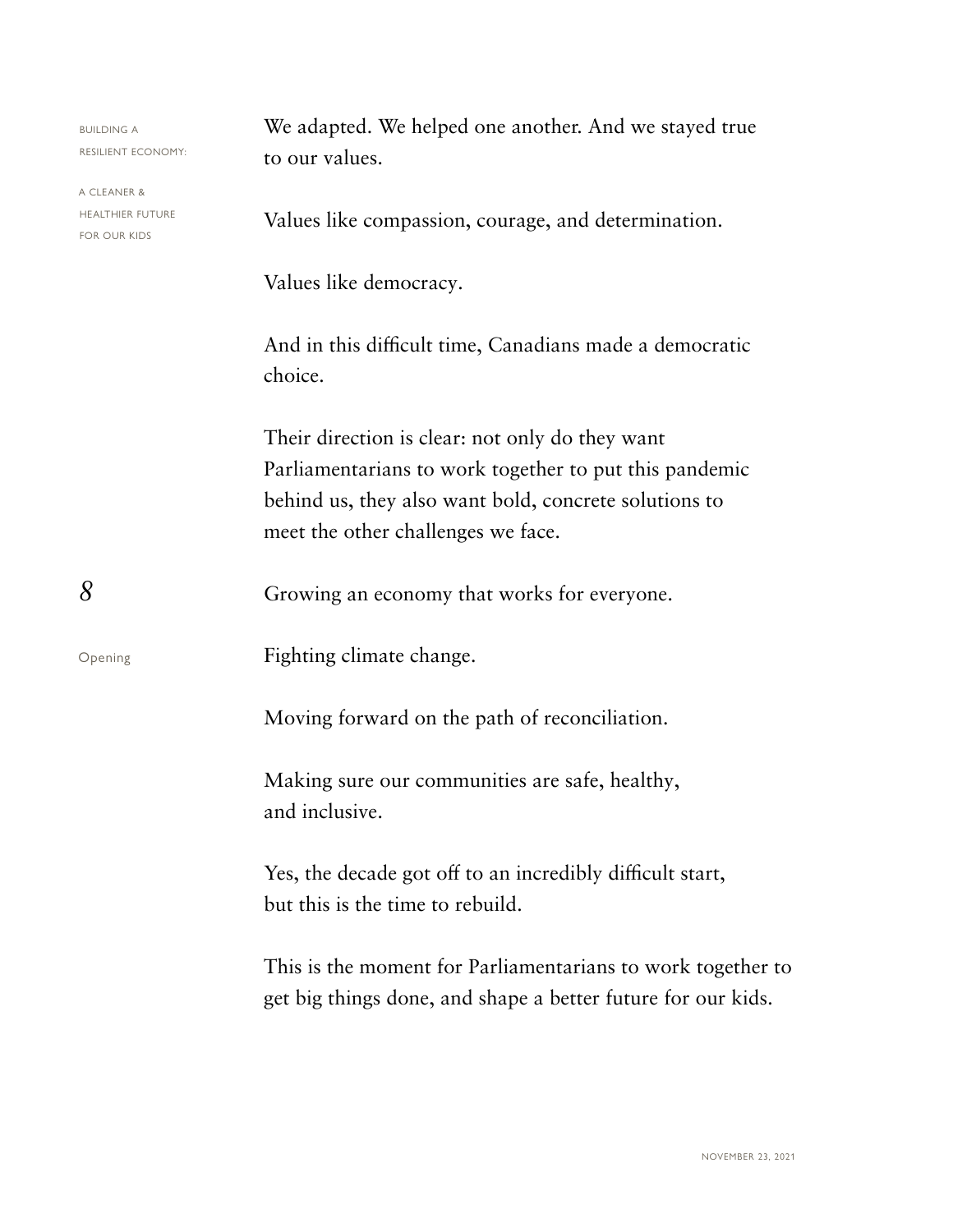

SPEECH FROM THE THRONE

*9*

#### THIS IS THE MOMENT TO BUILD A HEALTHIER TODAY AND TOMORROW

Priority number one remains getting the pandemic under control. The best way to do that is vaccination.

Already, the Government has mandated vaccination for federal and federally-regulated workers, and for everyone travelling within Canada by plane, train, or ship. It has also ensured a standardized Canadian proof of vaccination for domestic and international use.

The Government is securing next generation COVID-19 vaccines, boosters, and doses for kids from 5 to 11.

And around the world, Canada will continue working with its partners to ensure fair and equitable access to vaccines and other resources.

NOVEMBER 23, 2021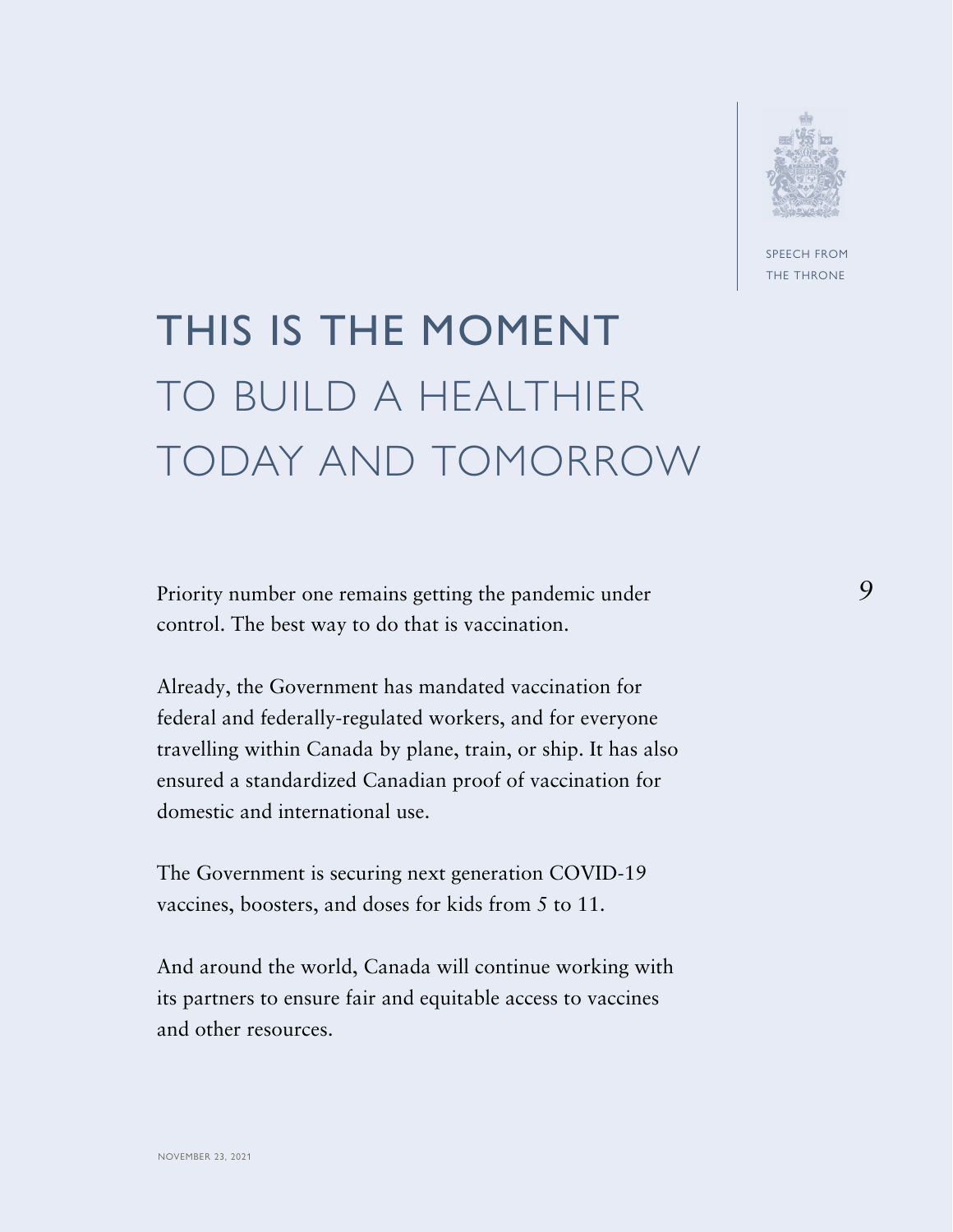A CLEANER & HEALTHIER FUTURE FOR OUR KIDS

To build a healthy future, we must also strengthen our healthcare system and public health supports for all Canadians, especially seniors, veterans, persons with disabilities, vulnerable members of our communities, and those who have faced discrimination by the very system that is meant to heal.

There is work to be done. On accessibility. On care in rural communities. On delayed procedures. On mental health and addiction treatment. On long-term care. On improving data collection across health systems to inform future decisions and get the best possible results.

The Government will work collaboratively with provinces, territories, and other partners to deliver real results on what Canadians need.

*10*

This is the moment to build a healthier today and tomorrow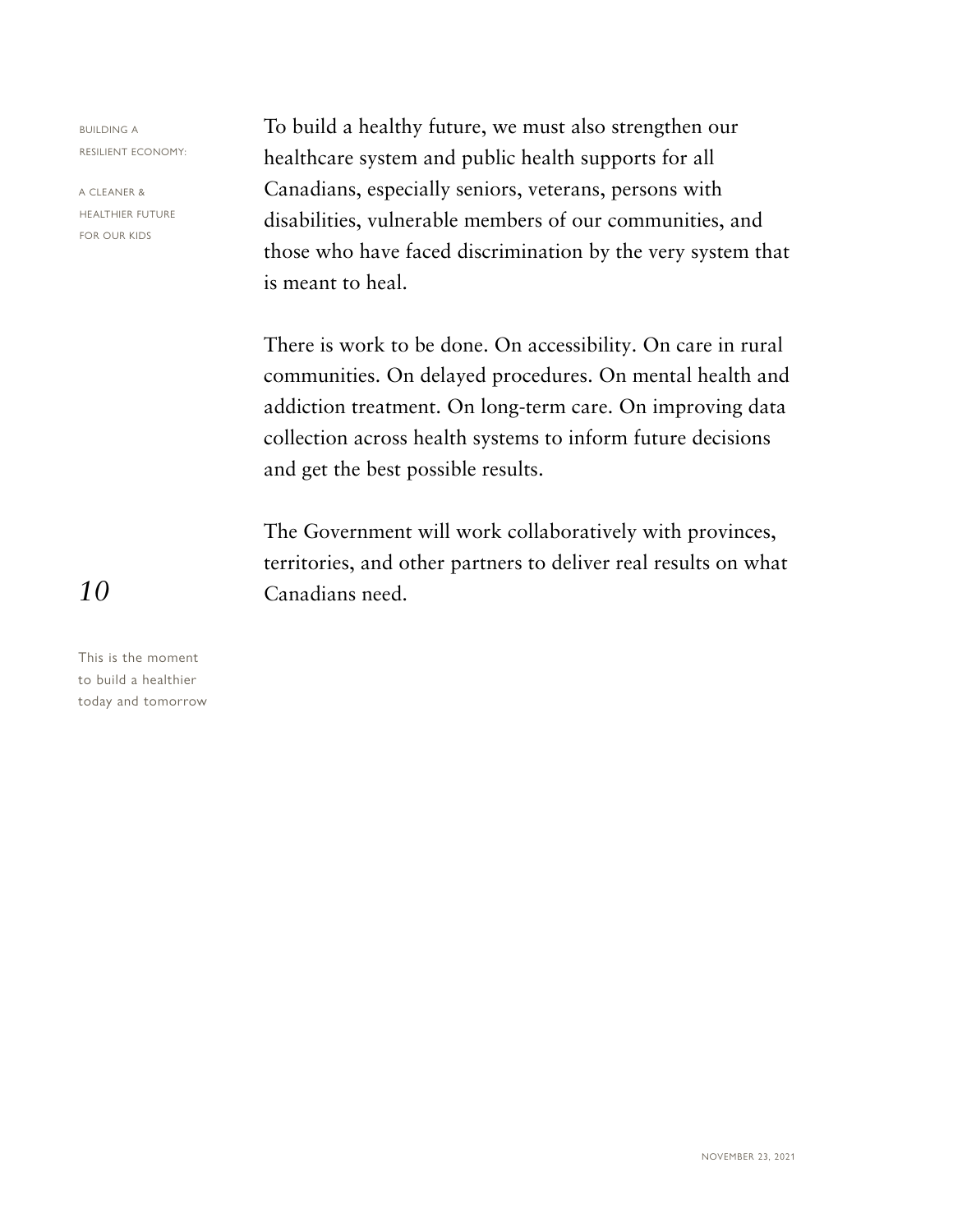

PEECH FROM **HE THRONE** 

#### THIS IS THE MOMENT TO GROW A MORE RESILIENT ECONOMY

The best thing we can do for the economy remains ending the pandemic for good. But as we do, we should rebuild an economy that works for everyone. At the height of the lockdowns, the Government made historic, necessary investments so families could keep paying the rent and small businesses could stay afloat.

Now, with one of the most successful vaccination campaigns in the world, and employment back to pre-pandemic levels, the Government is moving to more targeted support, while prudently managing spending.

To ensure no one is left behind, support will be extended or added for industries that continue to struggle.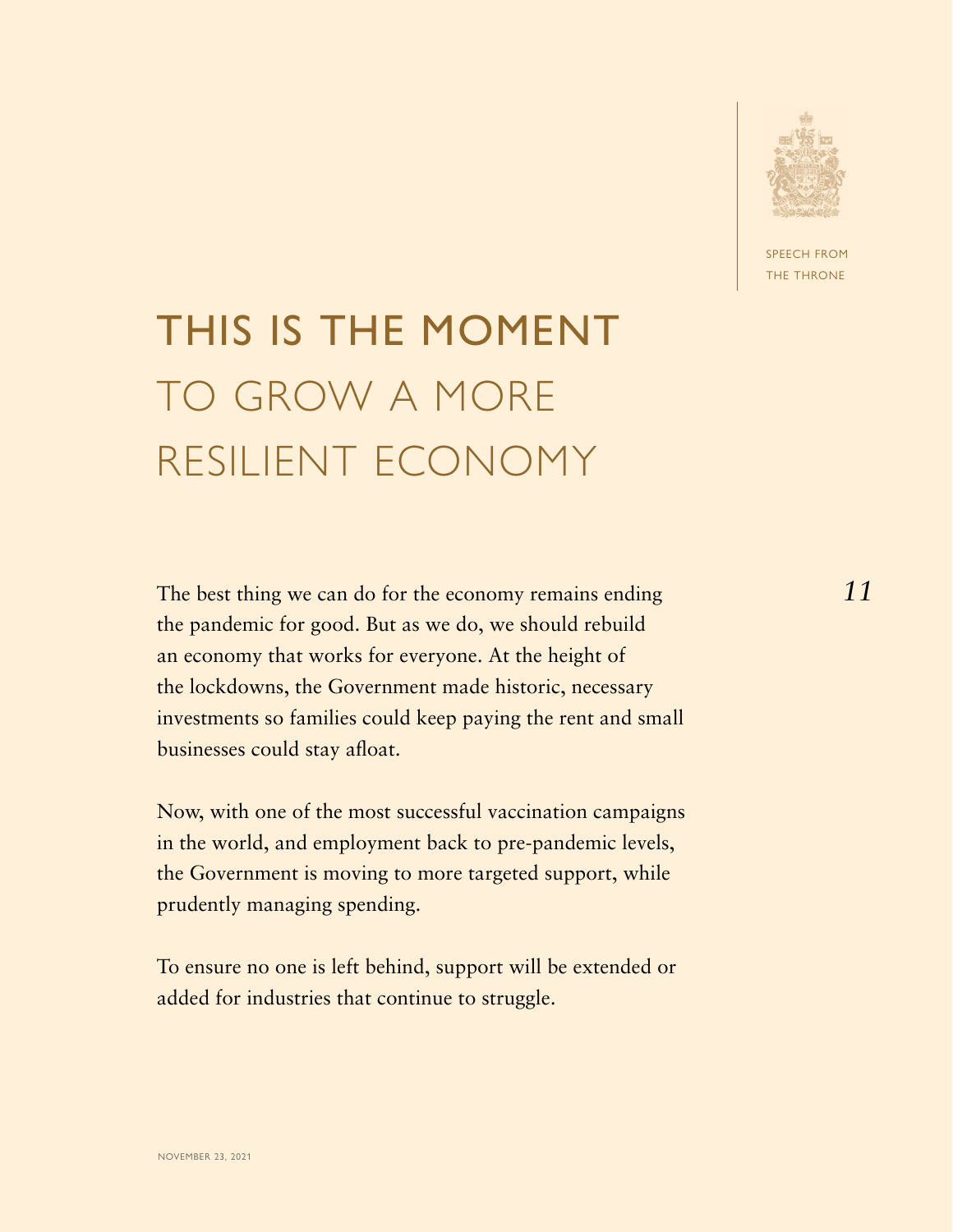A CLEANER & HEALTHIER FUTURE FOR OUR KIDS

*12*

This is the moment to grow a more resilient economy

At the same time, the Government will also continue making life more affordable for all Canadians.

Inflation is a challenge that countries around the world are facing. And while Canada's economic performance is better than many of our partners, we must keep tackling the rising cost of living. To do that, the Government's plan includes two major priorities: housing and child care.

Whether it is building more units per year, increasing affordable housing, or ending chronic homelessness, the Government is committed to working with its partners to get real results.

For example, the Housing Accelerator Fund will help municipalities build more and better, faster.

The Government will also help families buy their first home sooner with a more flexible First-Time Home Buyer's Incentive, a new Rent-to-Own program, and by reducing the closing costs for first-time buyers.

Supporting families will make life more affordable for the middle class and people working hard to join it.

The Canada Child Benefit has already helped lift hundreds of thousands of children out of poverty and will continue increasing to keep up with the cost of living.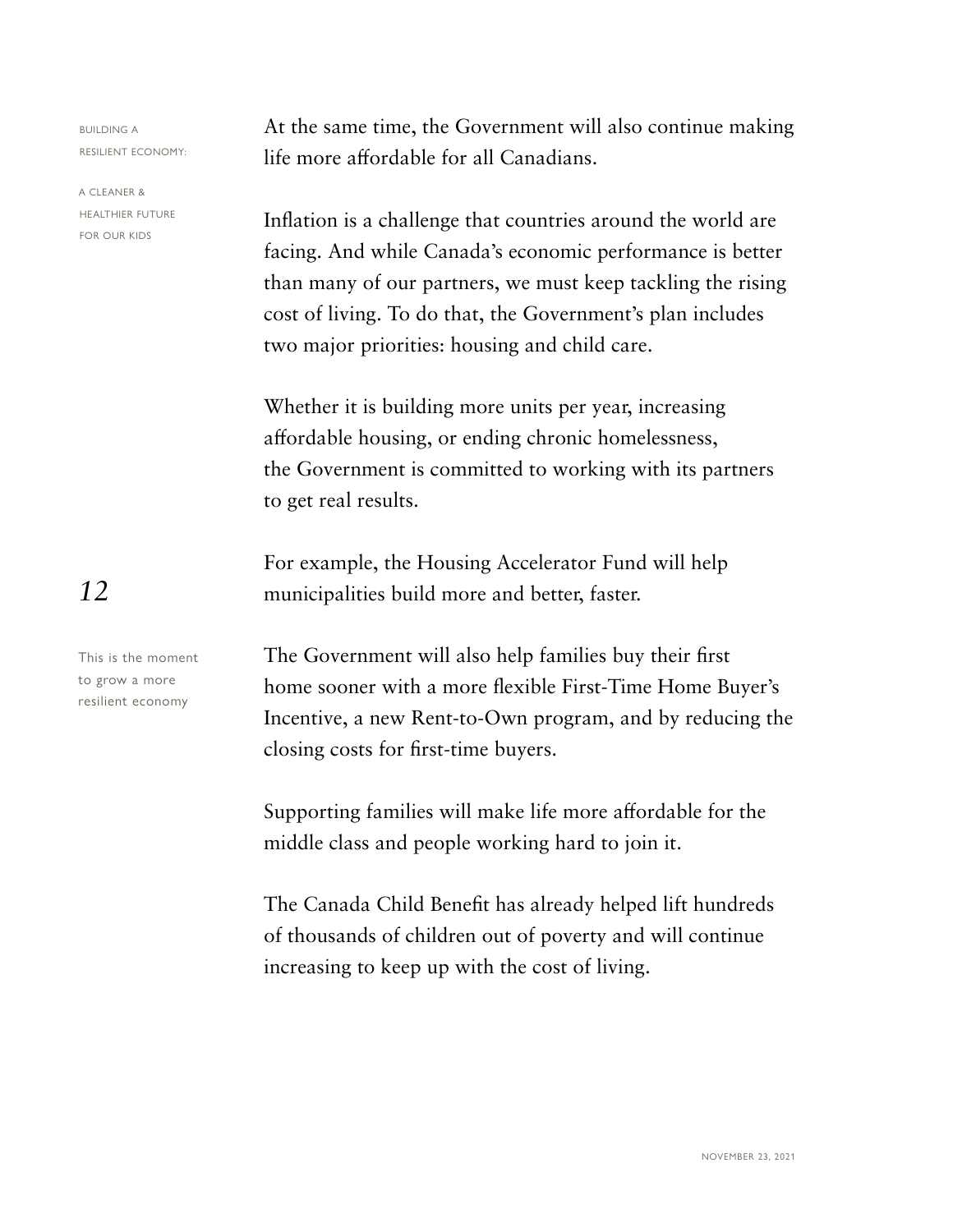The Government will also continue building the first-ever Canada-wide early learning and child care system. By the end of 2022, average fees for regulated child care will be cut in half in most of the provinces and territories. And in some places, this will even happen as early as the start of the year. Families will save thousands of dollars.

Four jurisdictions have not yet reached agreements on child care. Two are territories with unique infrastructure challenges, and the Government will keep working together to ensure we meet the needs of the North. The Government will continue working with the remaining two provinces to finalize agreements that will deliver \$10-a-day child care for families who so badly need it.

Investing in affordable child care – just like housing – is not just good for families. It helps grow the entire economy. And so does immigration.

That is why the Government will continue increasing immigration levels and reducing wait times, while supporting family reunification and delivering a worldleading refugee resettlement program.

BUILDING A RESILIENT ECONOMY:

A CLEANER & HEALTHIER FUTURE FOR OUR KIDS

*13*

This is the moment to grow a more resilient economy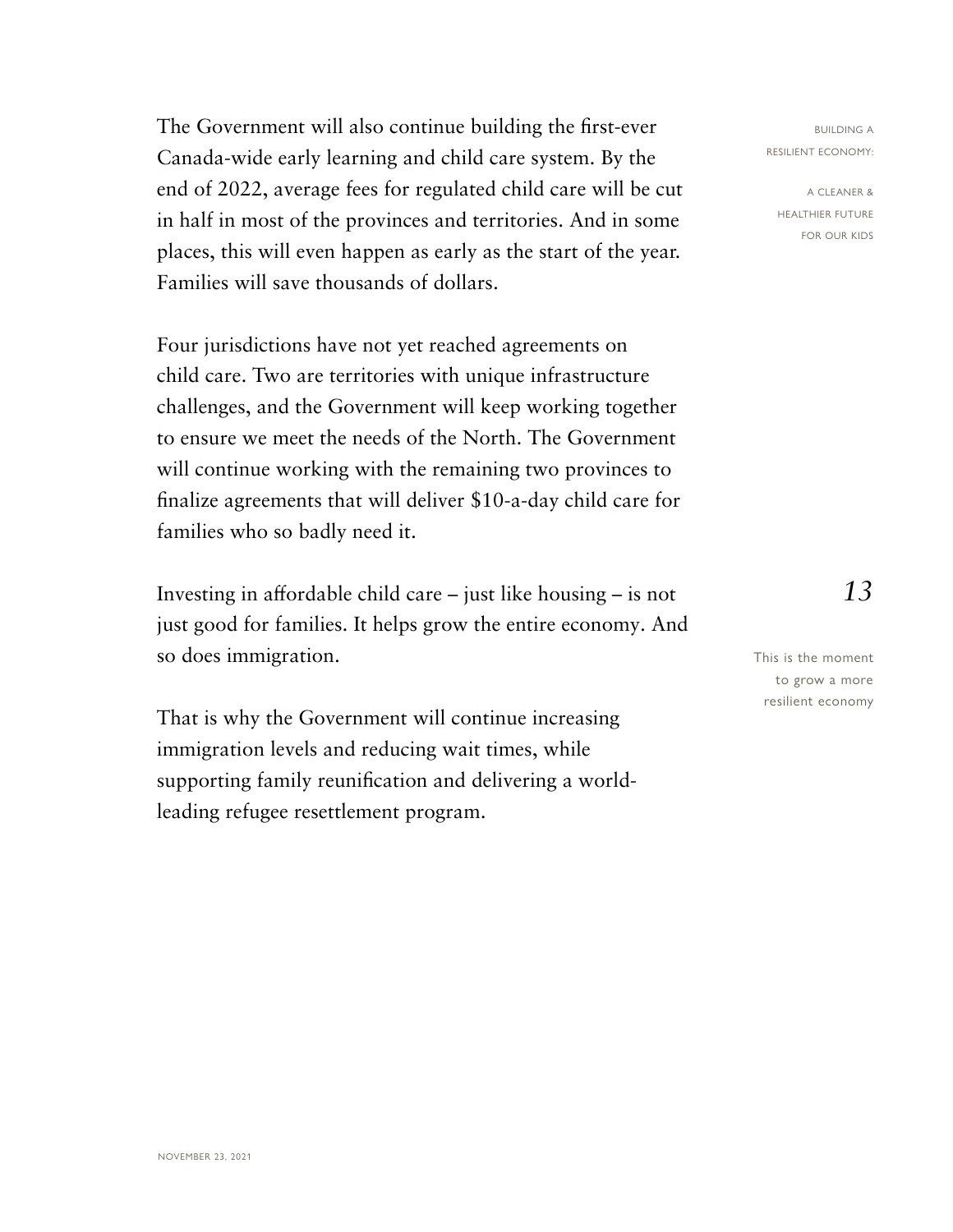

SPEECH FROM THE THRONE

## THIS IS THE MOMENT FOR BOLDER CLIMATE ACTION

Building a resilient economy means investing in people. But the work does not stop there.

After all, growing the economy and protecting the environment go hand in hand.

By focusing on innovation and good, green jobs, and by working with like-minded countries – we will build a more resilient, sustainable, and competitive economy.

As a country, we want to be leaders in producing the world's cleanest steel, aluminum, building products, cars, and planes. Not only do we have the raw materials and energy to do that, most importantly, we have skilled, hard-working Canadians to power these industries.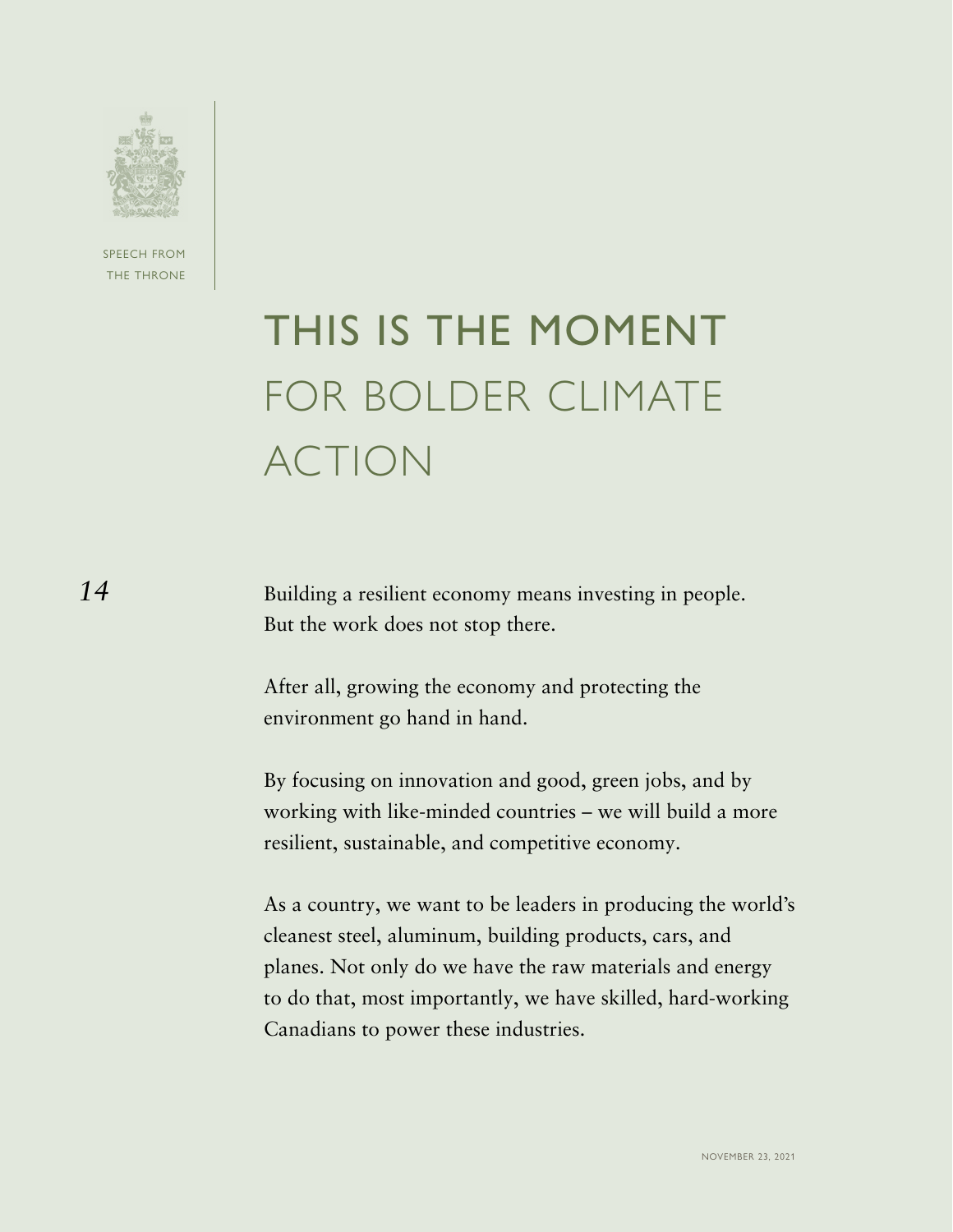As we move forward on the economy of the future, no worker or region will be left behind. The Government will bring together provinces, territories, municipalities, and Indigenous communities, as well as labour and the private sector, to tap into global capital and attract investors.

Canada will emerge from this generational challenge stronger and more prosperous.

The Government is taking real action to fight climate change. Now, we must go further, faster.

That means moving to cap and cut oil and gas sector emissions, while accelerating our path to a 100 percent netzero electricity future.

Investing in public transit and mandating the sale of zero emissions vehicles will help us breathe cleaner air.

Increasing the price on pollution while putting more money back in Canadians' pockets will deliver a cleaner environment and a stronger economy.

Protecting our land and oceans will address biodiversity loss. In this work, the Government will continue to strengthen its partnership with First Nations, Inuit, and Métis, to protect nature and respect their traditional knowledge.

Creating the Canada Water Agency will safeguard that vital resource and support our farmers.

BUILDING A RESILIENT ECONOMY:

A CLEANER & HEALTHIER FUTURE FOR OUR KIDS

*15*

This is the moment for bolder climate action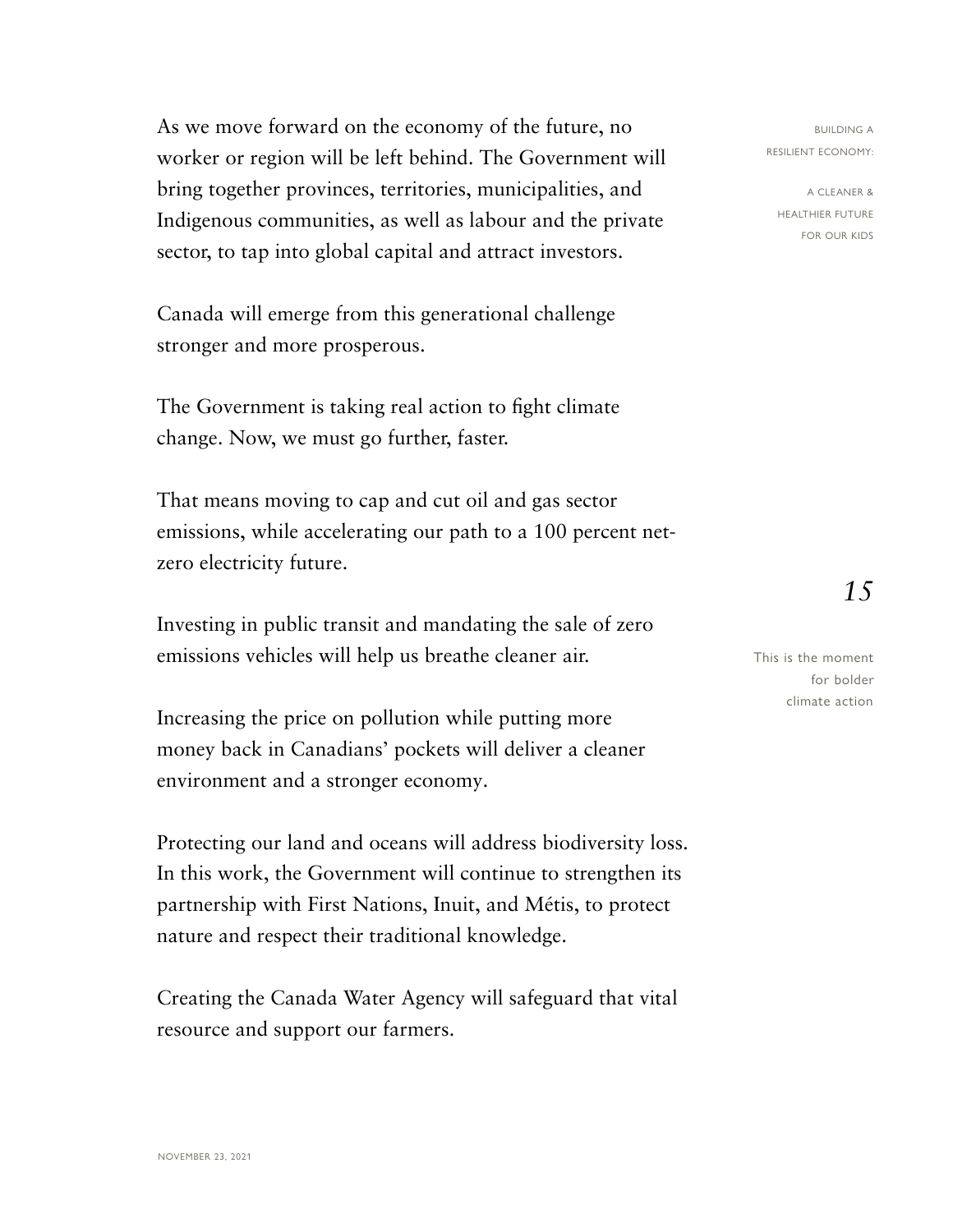A CLEANER & HEALTHIER FUTURE FOR OUR KIDS

And to address the realities communities across the country already face, the Government will also strengthen action to prevent and prepare for floods, wildfires, droughts, coastline erosion, and other extreme weather worsened by climate change. The Government will be there to build back in communities devastated by these events. This will include the development of Canada's first-ever National Adaptation Strategy.

#### *16*

This is the moment for bolder climate action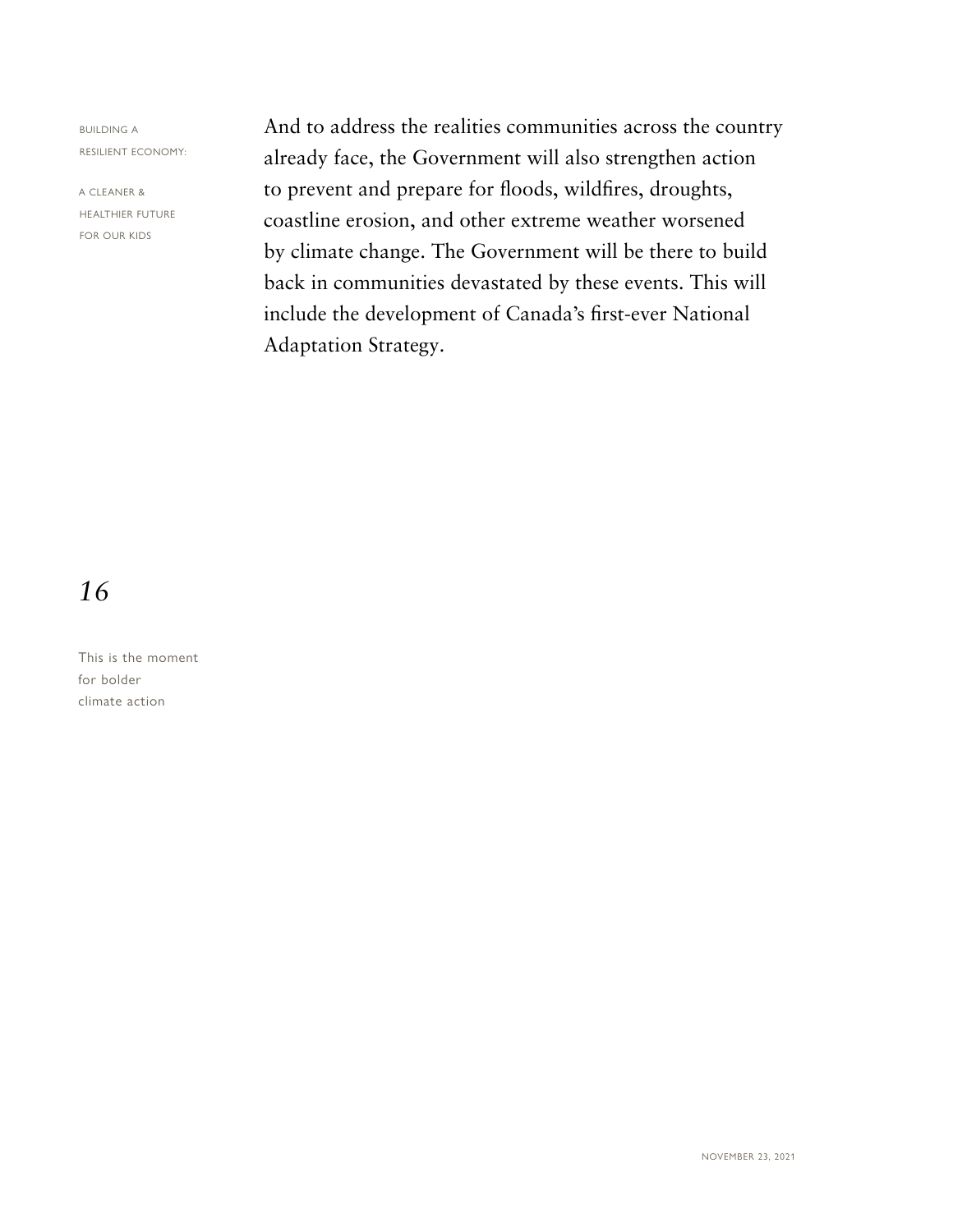

SPEECH FROM THE THRONE

#### THIS IS THE MOMENT TO FIGHT HARDER FOR SAFER COMMUNITIES

While we address climate change –

While we fight COVID-19 and its consequences –

While we grow our economy for everyone –

We cannot turn away from other challenges.

Gun violence is on the rise in many of our biggest cities.

While investing in prevention and supporting the work of law enforcement, we must also continue to strengthen gun control.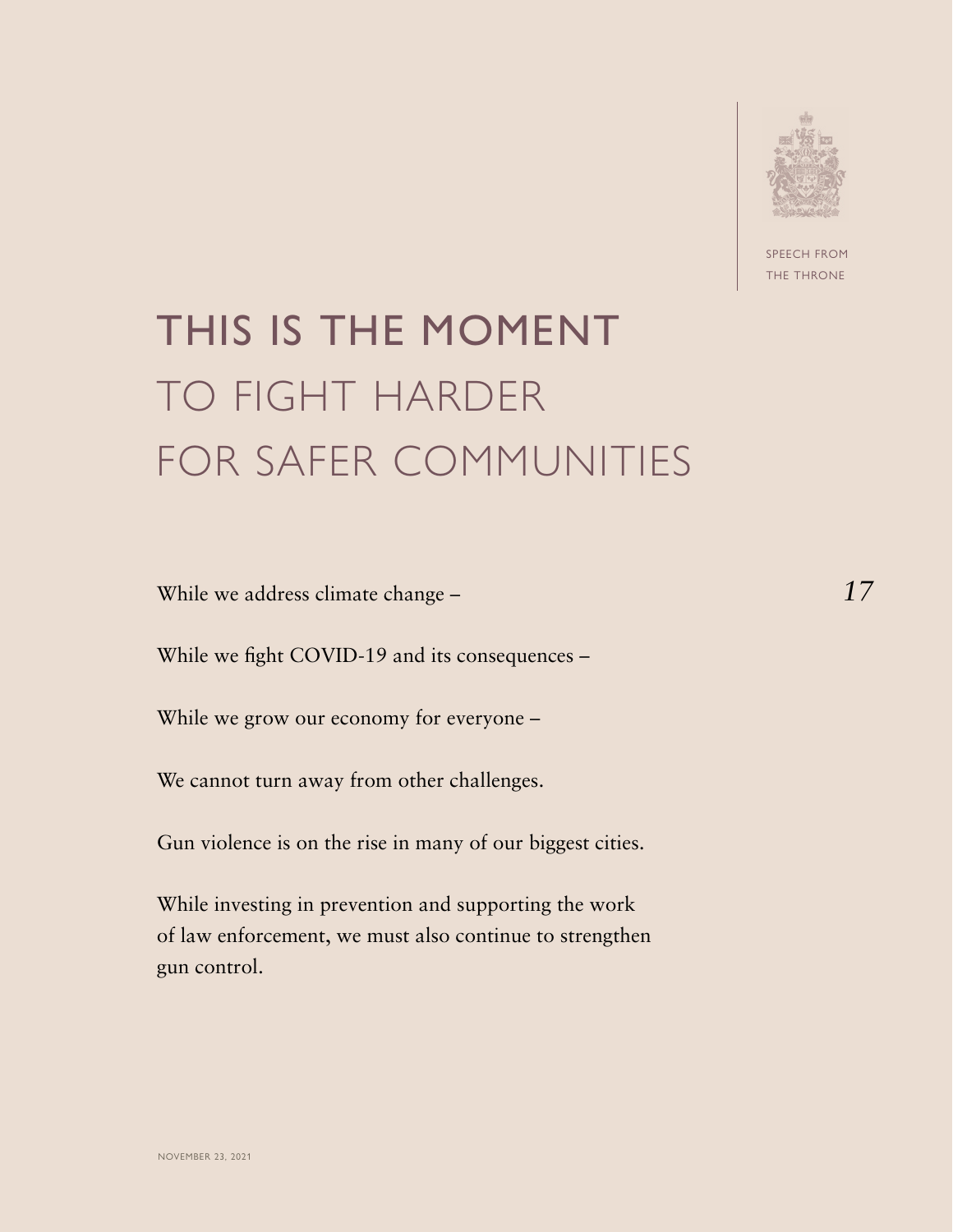A CLEANER & HEALTHIER FUTURE FOR OUR KIDS

The Government has taken important actions like introducing lifetime background checks.

The Government will now put forward measures like a mandatory buyback of banned assault-style weapons, and move forward with any province or territory that wants to ban handguns.

During the pandemic, we have also seen an unacceptable rise in violence against women and girls.

The Government is committed to moving forward with a 10-year National Action Plan on gender-based violence, and will continue to support organizations providing critical services.

When someone in our country is targeted because of their gender, or who they love, or where they come from, the way they pray, the language they speak, or the colour of their skin, we are all diminished.

Everyone should be – and feel – safe.

The Government will continue combatting hate and racism, including with a renewed Anti-Racism Strategy.

*18*

This is the moment to fight harder for safer communities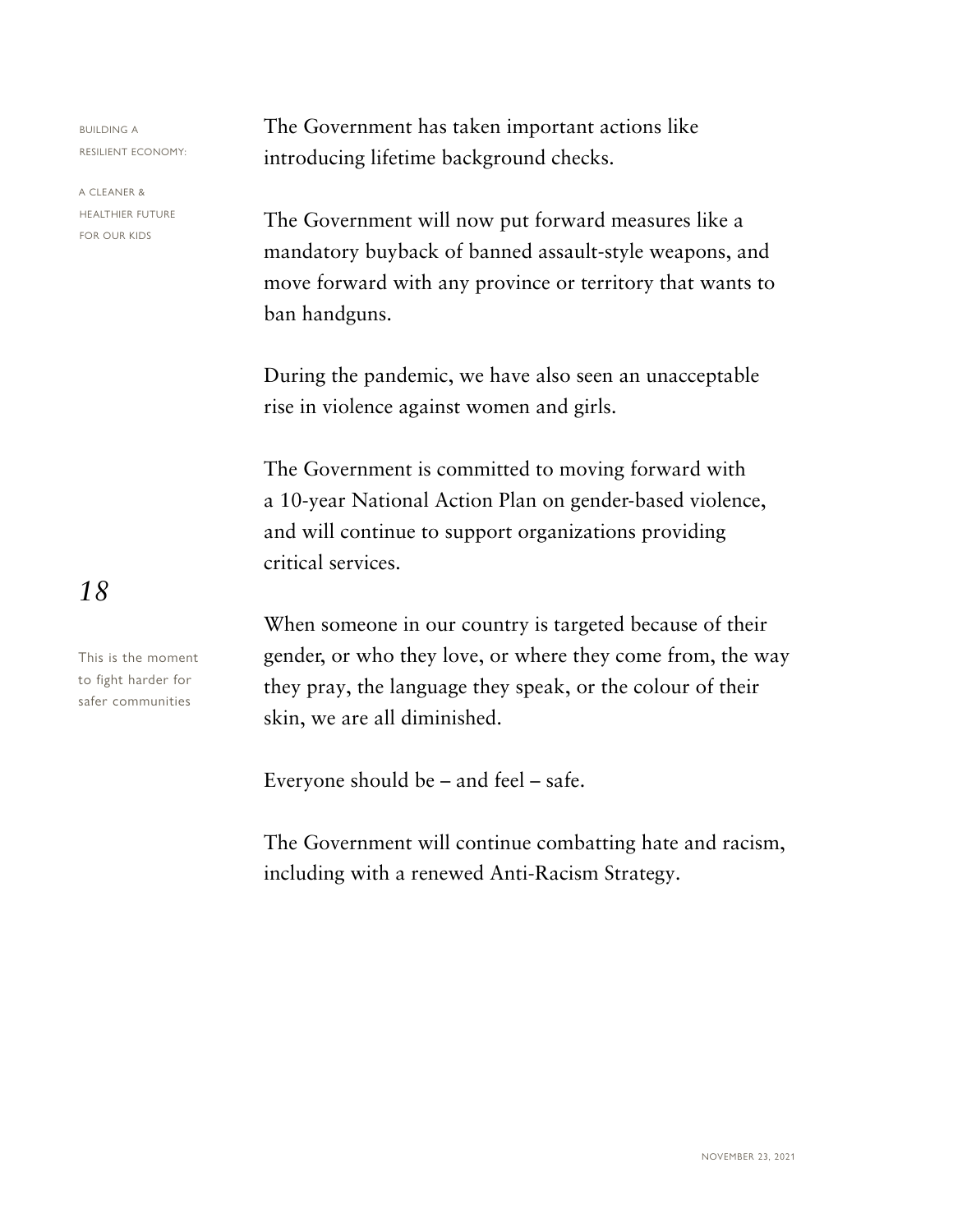

## THIS IS THE MOMENT TO STAND UP FOR DIVERSITY AND INCLUSION

Canadians understand that equity, justice, and diversity are the means and the ends to living together.

Fighting systemic racism, sexism, discrimination, misconduct, and abuse, including in our core institutions, will remain a key priority.

The Government will also continue to reform the criminal justice system and policing.

This is the moment to rebuild for everyone. The Government will continue to invest in the empowerment of Black and racialized Canadians, and Indigenous Peoples. It will also continue to fight harmful content online, and stand up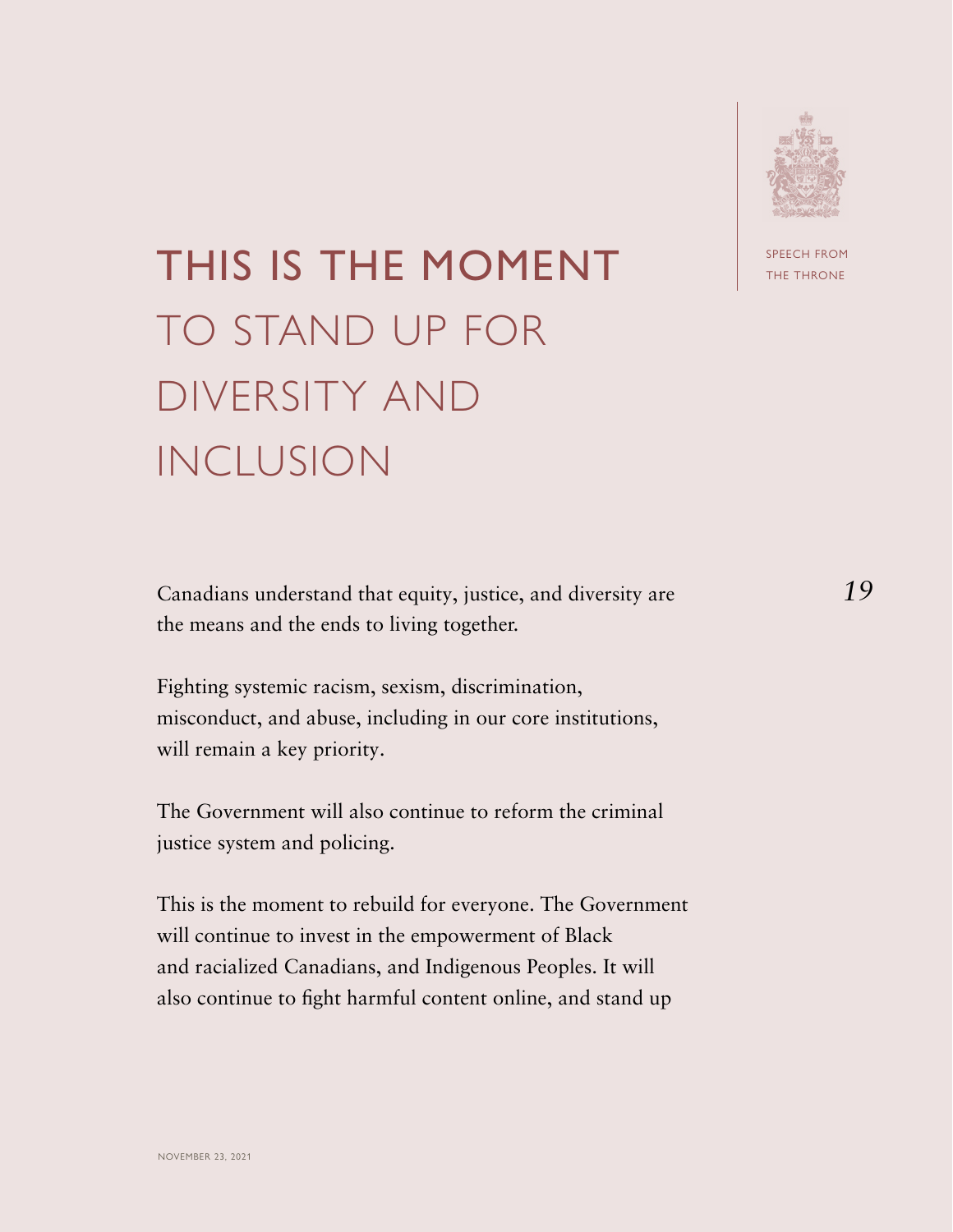A CLEANER & HEALTHIER FUTURE FOR OUR KIDS

for LGBTQ2 communities while completing the ban on conversion therapy.

As Canadians, our two official languages are part of who we are.

It is essential to support official language minority communities, and to protect and promote French outside and inside Quebec.

The Government will reintroduce the proposed Act for the Substantive Equality of French and English and the Strengthening of the *Official Languages Act*.

To support Canadian culture and creative industries, the Government will also reintroduce legislation to reform the *Broadcasting Act* and ensure web giants pay their fair share for the creation and promotion of Canadian content.

*20*

This is the moment to stand up for diversity and inclusion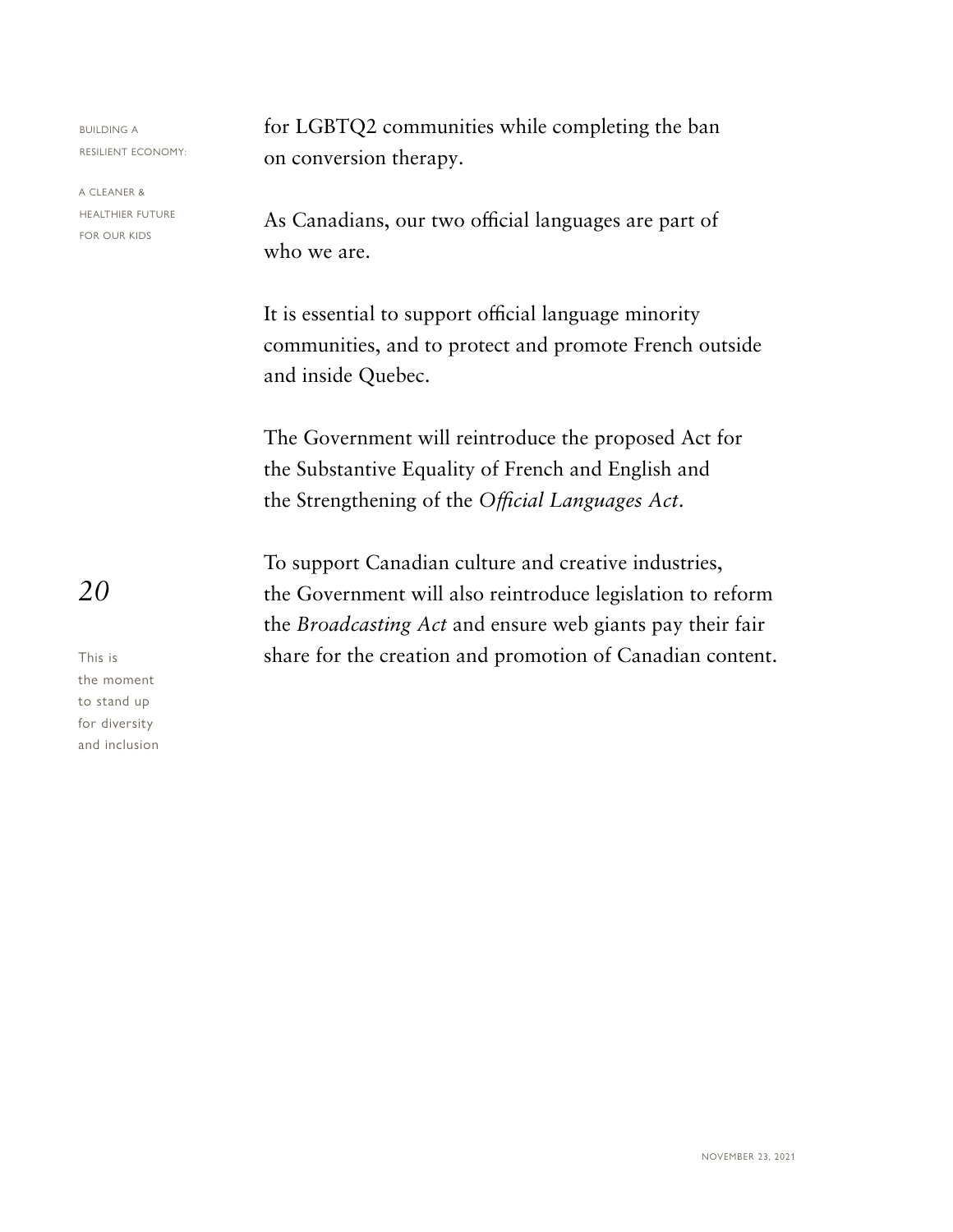

## THIS IS THE MOMENT TO MOVE FASTER ON THE PATH OF RECONCILIATION

This year, Canadians were horrified by the discovery of unmarked graves at former residential schools.

We know that reconciliation cannot come without truth. As the Government continues to respond to the Calls to Action, it will invest in that truth, including with the creation of a national monument to honour survivors, and with the appointment of a Special Interlocutor to further advance justice on residential schools.

To support communities, the Government will also invest significantly in a distinctions-based mental health and wellness strategy, guided by Indigenous Peoples, survivors, and their families.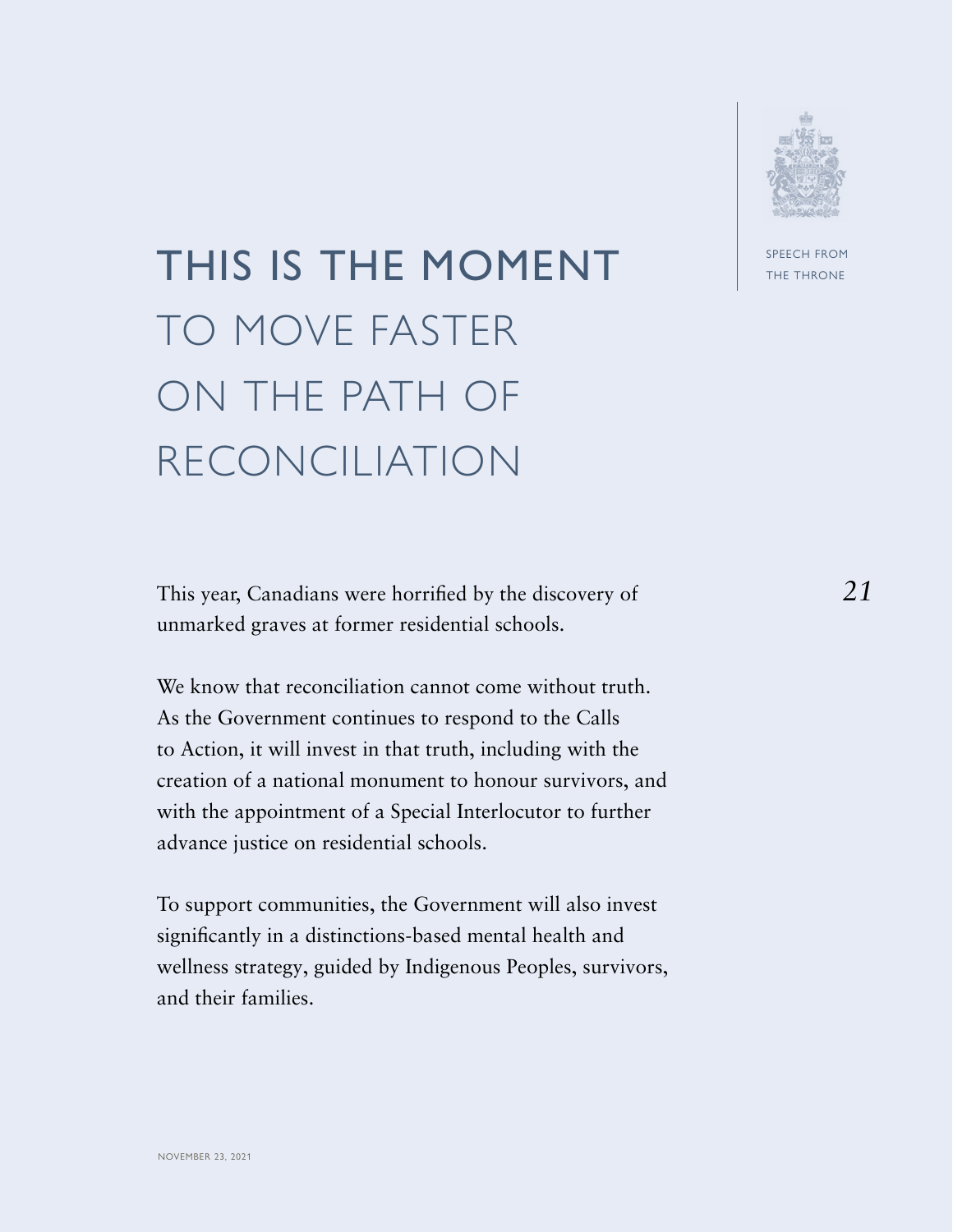A CLEANER & HEALTHIER FUTURE FOR OUR KIDS

Everyone in our country deserves to be safe.

That is why the Government will accelerate work with Indigenous partners to address the national tragedy of Missing and Murdered Indigenous Women, Girls and 2SLGBTQQIA+ People.

The Government will also make sure communities have the support they need to keep families together, while ensuring fair and equitable compensation for those harmed by the First Nations Child and Family Services program.

Reconciliation requires a whole-of-government approach, breaking down barriers, and rethinking how to accelerate our work. Whether it is eliminating all remaining longterm drinking water advisories or implementing the United Nations Declaration on the Rights of Indigenous Peoples, the Government is committed to closing the gaps that far too many First Nations, Inuit and Métis communities still face today.

*22*

This is the moment to move faster on the path of reconciliation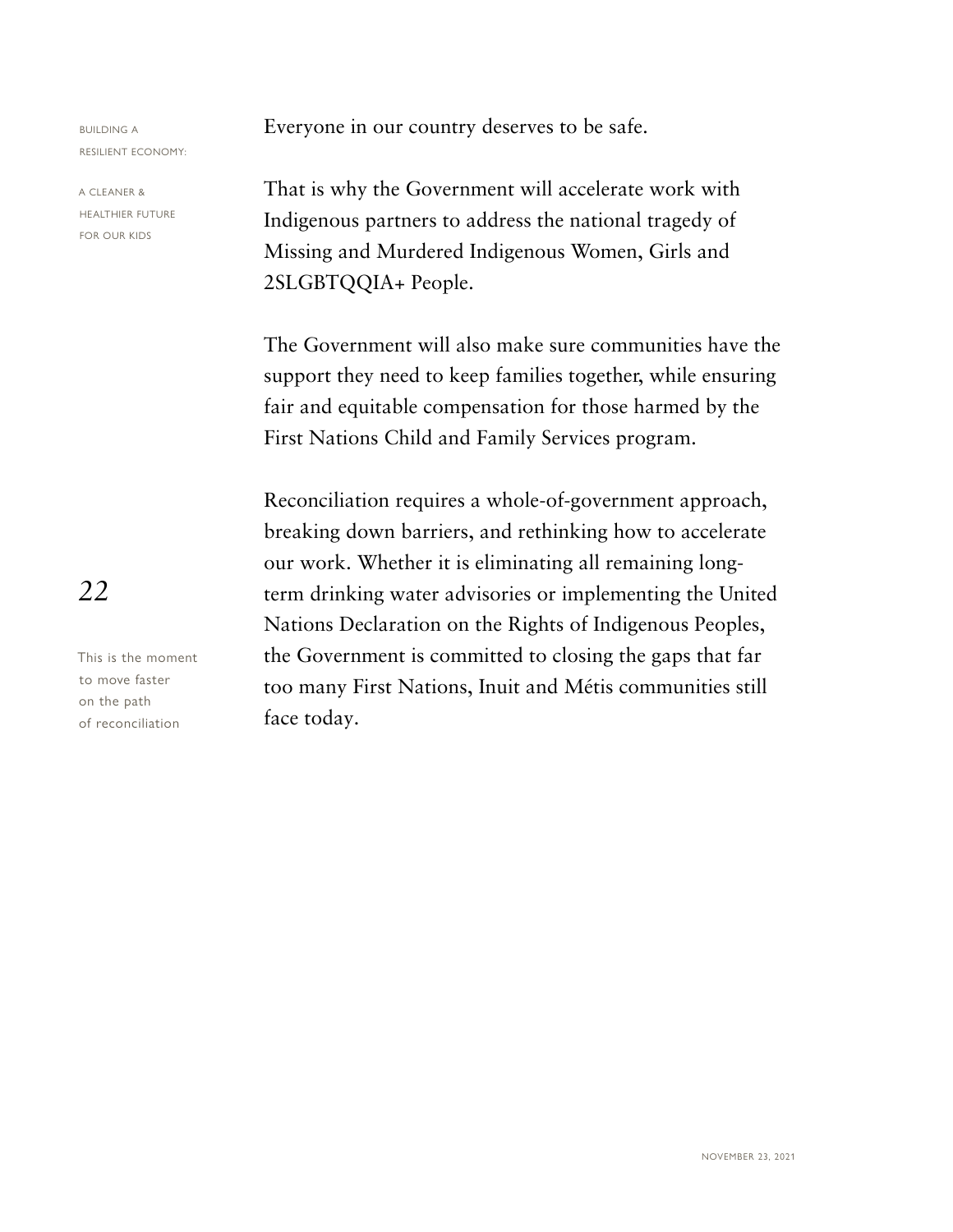

### THIS IS THE MOMENT TO FIGHT FOR A SECURE, JUST, AND EQUITABLE WORLD

The last 19 months have underscored that we live in a deeply interconnected world.

Canada must stand up on the pressing challenges of our time, through our own commitments and by increasing our engagement with international partners, coalitions, and organizations.

In the face of rising authoritarianism and great power competition, Canada must reinforce international peace and security, the rule of law, democracy, and respect for human rights.

Canada's prosperity – and middle class jobs – depend on preserving and expanding open, rules-based trade and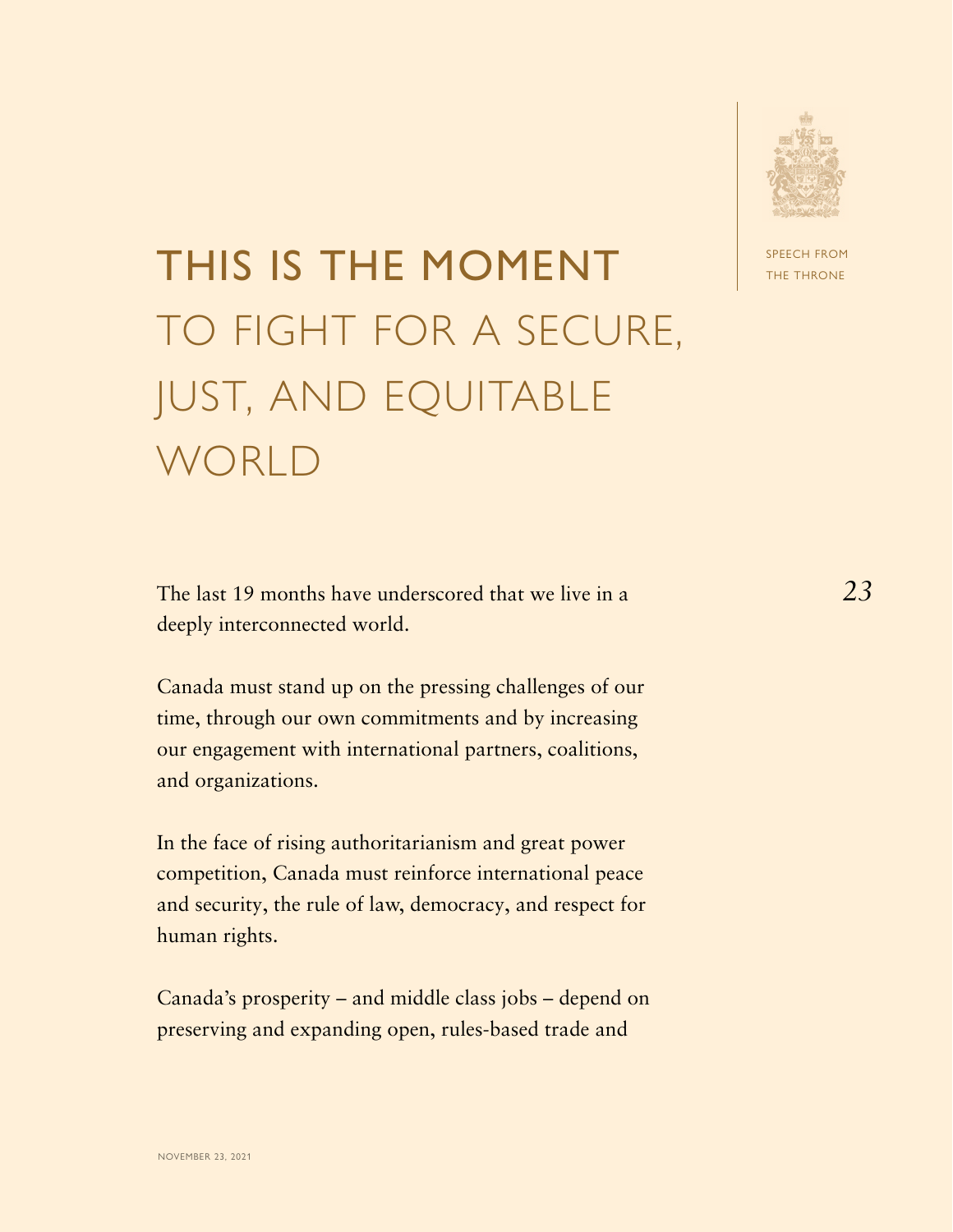A CLEANER & HEALTHIER FUTURE FOR OUR KIDS

ensuring our supply chains are strong and resilient.

At home, the Government will continue to protect Canadians from threats to our communities, our society, and our democracy.

A changing world requires adapting and expanding diplomatic engagement. Canada will continue working with key allies and partners, while making deliberate efforts to deepen partnerships in the Indo-Pacific and across the Arctic.

Increasing Canada's foreign assistance budget each year, and investing in sustainable, equitable, and feminist development that benefits the world's most vulnerable and promotes gender equality will continue to be priorities.

We will always stand up for a brighter future for all.

*24*

This is the moment to fight for a secure, just, and equitable world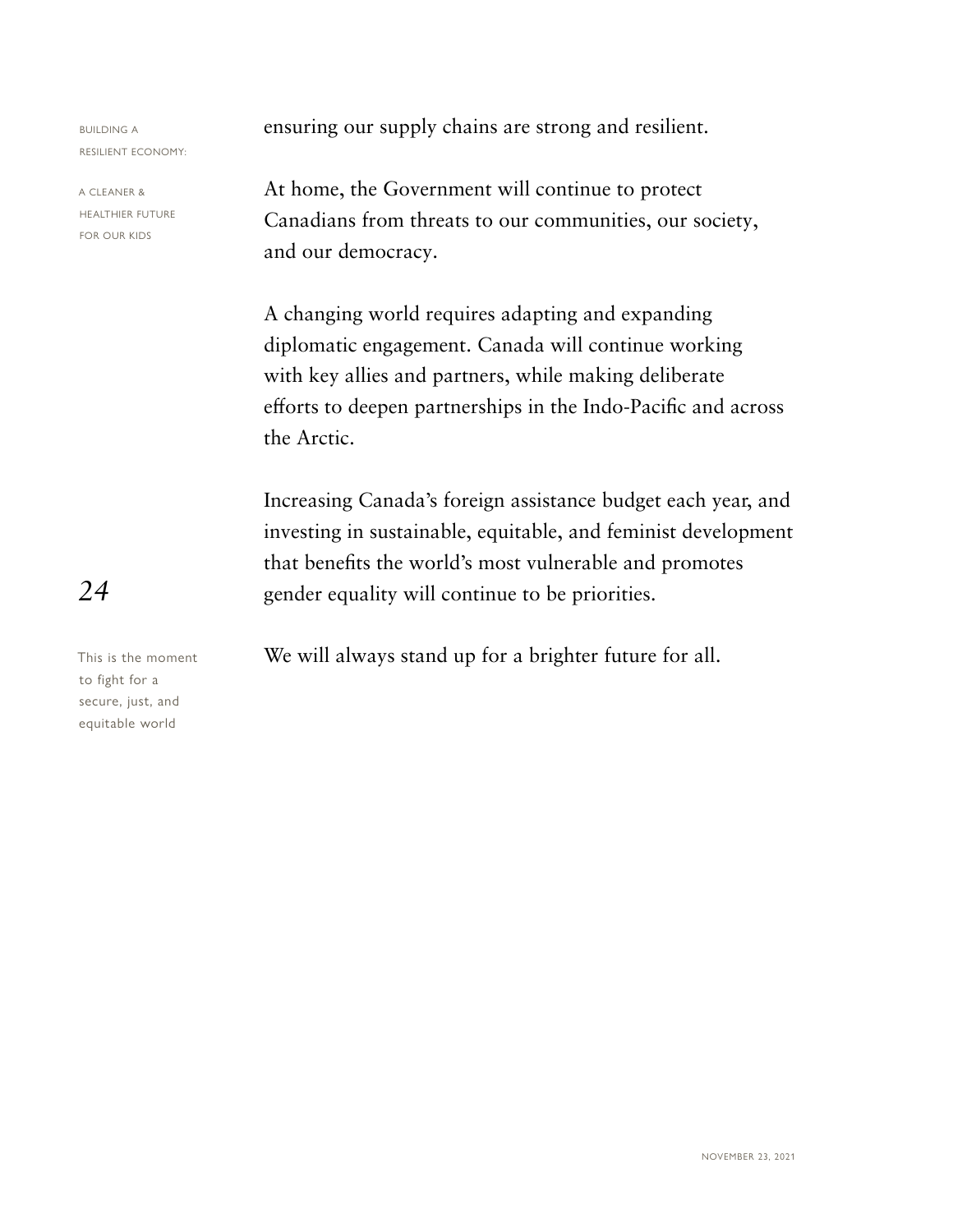

SPEECH FROM THE THRONE

#### CONCLUSION

This decade is still young. With compassion, courage, and determination, we have the power to make it better than how it started.

But that can only happen by standing together.

Parliamentarians, never before has so much depended on your ability to deliver results for Canadians.

That is what people expect and need from you.

In addition to ending this pandemic, their priorities for this 44th Parliament are clear: a more resilient economy, and a cleaner and healthier future for all of our kids.